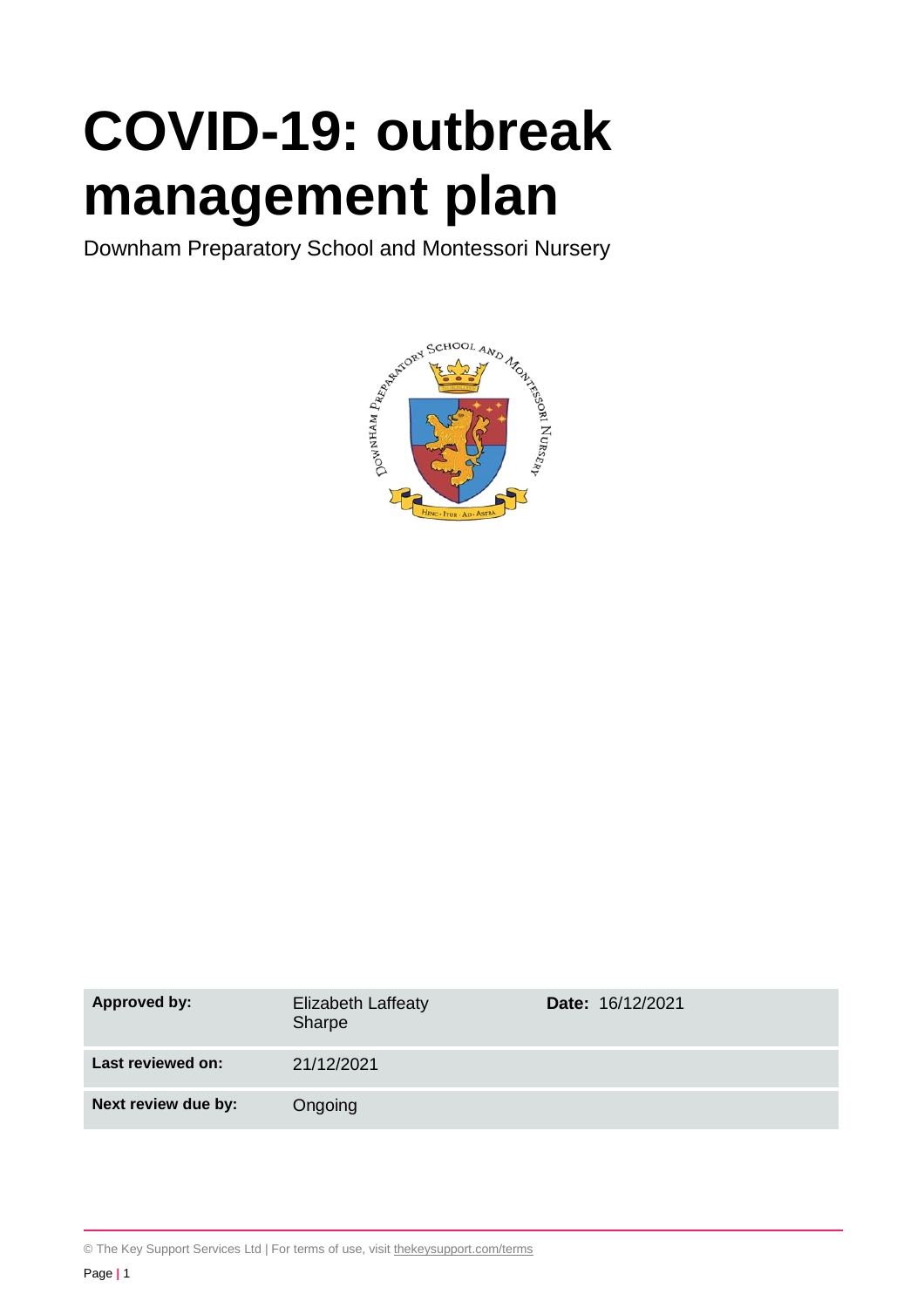## **1. Introduction**

This plan is based on the [contingency framework for managing local outbreaks](https://www.gov.uk/government/publications/coronavirus-covid-19-local-restrictions-in-education-and-childcare-settings) of COVID-19 and the [schools](https://www.gov.uk/government/publications/actions-for-schools-during-the-coronavirus-outbreak)  [operational guidance,](https://www.gov.uk/government/publications/actions-for-schools-during-the-coronavirus-outbreak) provided by the Department for Education (DfE).

We will only implement some, or all, of the measures in this plan in response to recommendations provided by our local authority (LA), directors of public health (DsPH), UK Health Security Agency (UKHSA) health protection team or the national government.

It may be necessary to implement these measures in the following circumstances, for example:

- To help manage a COVID-19 outbreak within the school. Actions will be considered when either of the following thresholds are met:
	- There are 5 positive cases among pupils or staff who are likely to have mixed closely within a 10 day period
	- 10% of pupils or staff who are likely to have mixed closely test positive within a 10-day period

## **2. Seeking public health advice**

When one of the thresholds above is met, we will review the testing, hygiene and ventilation measures already in place.

We will also seek public health advice from a director of public health or health protection team, Sally Moore: [sally.moore@norfolk.gov.uk](mailto:sally.moore@norfolk.gov.uk), Health and Safety consultant, Norfolk County Council. Any member of the SMT will be responsible for seeking this advice, and will do so by telephoning the DfE helpline (0800 046 8687) or Senior Advanced Public Health Officer: 01603 638164.

## **3. Testing**

If recommended, we will increase the use of home testing by staff.

## **4. Other measures**

Parents, carers, pupils and staff will be informed promptly about the introduction of control measures. This will be done via email/letters sent home with pupils once a decision has been made.

If recommended, we will limit:

- > Residential educational visits
- > Transition or taster days
- > Parents coming into school
- > Live performances

If recommended, we will (re)introduce:

- > Bubbles, to reduce mixing between groups
- Face coverings in communal areas and classrooms for staff and visitors (unless exempt)

<sup>©</sup> The Key Support Services Ltd | thekeysupport.com/terms